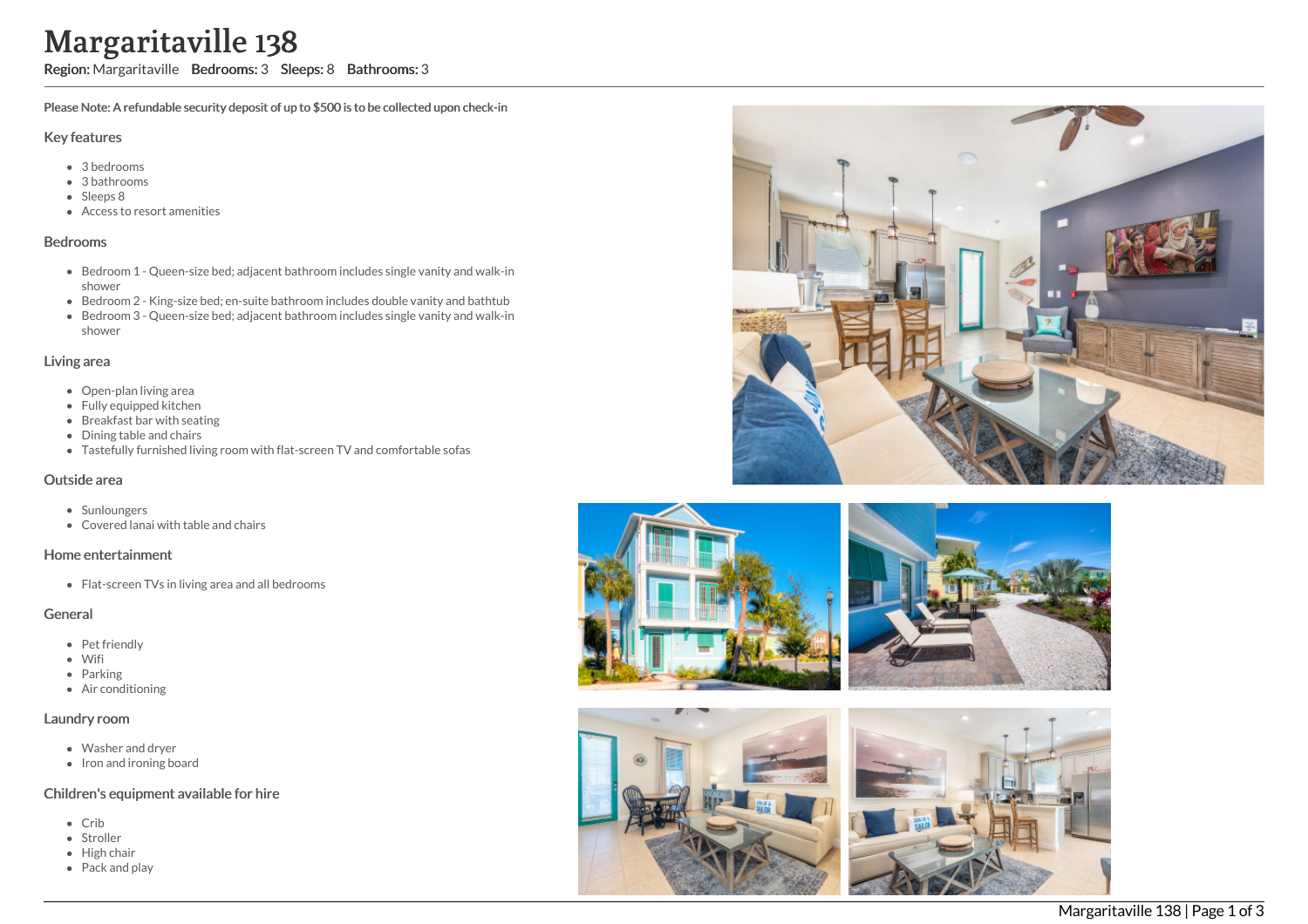# Resort facilities

A beautiful resort where luxury living meets fantastic fun, Margaritaville is a brand new holiday destination, home to a spectacular range of amenities. Set within lush, tropical grounds, this resort features an impressive lagoon-style pool, soft sand beaches and an exhilarating waterpark, suitable for the whole family. Guests can also benefit from a relaxing spa, a fitness center and plenty of kids clubs with activities to suit all ages. Furthermore, the entertainment district offers a wide range of first-class shopping, dining and lounge experiences, all within walking distance of your holiday home and there's a complimentary shuttle to the theme parks.

# Places of interest

- Disney World 5.1 miles
- Universal Studios 16.7 miles
- Sea World 11.7 miles
- Orlando International Airport 24.5 miles

Parts of the Margaritaville Hotel are currently under construction. Apologies for any disturbance or inconvenience this may cause during your stay at Margaritaville Resort, Orlando.